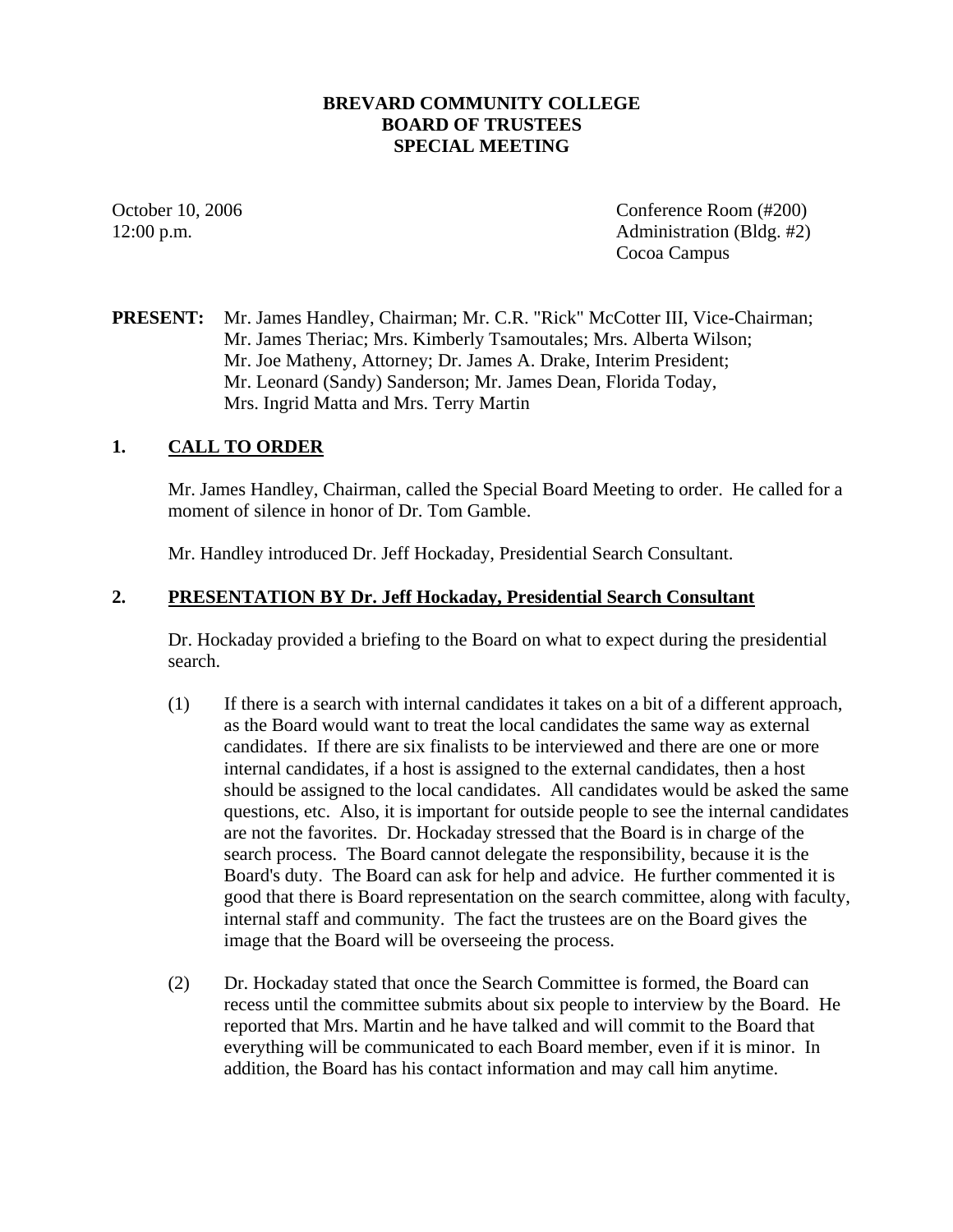Special Board Meeting October 10, 2006 Page -2-

- (3) Dr. Hockaday explained once the presidential profile is approved, it will go out to the various advertisement venues. The Board has accomplished approximately three months' work in one month's time, which places the process ahead of the schedule, which is fine.
- (4) Dr. Hockaday reported he will turn his attention to the Chairman of the Search Committee for the next steps. He reported the committee will review approximately 25 applications. Dr. Hockaday will take the total pool of candidates and reduce the group to about 25. If people do not meet the requirements, he will reduce them out of the running. The Search Committee will screen the group and reduce it from approximately 25 to one dozen. The 22 members of the Search Committee will be asked to read the resumes and come up with the top 12 or so. Dr. Hockaday reported it is his experience that everyone will pick the top 10 and a few will be different, which means the committee knows what they are doing.
- (5) Dr. Hockaday addressed Mr. Sanderson and said as Chairman Sanderson would probably not wish to go forward with applicants who are not a diversified representation. Dr. Hockaday recommended those selected will be asked to respond to three questions in a 12 minute video. All those will be placed on one tape or DVD. The Search Committee would also have the resumes, and Dr. Hockaday will have performed an initial reference check. The second meeting will be held to reduce the number to those the Board would like to interview.
- (6) Dr. Hockaday asked if an internal candidate automatically will get an interview, and if the answer is yes, the candidate will automatically go to the interview stage. The Board may say they need six, but there are a number of internal candidates. The Board will need to provide instruction in this matter. Once the Search Committee Chairman gives the names of the finalists to the Board, the Search Committee dissolves. Dr. Hockaday will then make thorough reference checks on these individuals.
- (7) Dr. Hockaday reported the Chairman of the Board may decide to interview six to eight candidates, and reduce the number to three and then bring those three back with spouses. Or, the Board may come to a decision of one candidate and will have a second candidate in the event a successful contract cannot be negotiated with the first candidate.
- (8) Dr. Hockaday stated he does not talk salaries to candidates. That is usually between the Attorney, the Board and the individual. The Board will either approve or reject the salary. He can provide the salaries of everyone being considered, because it is public information.
- (9) Dr. Hockaday notified Mr. Sanderson, Committee Chair, that he and the Search Committee members may call him at any time with questions or concerns.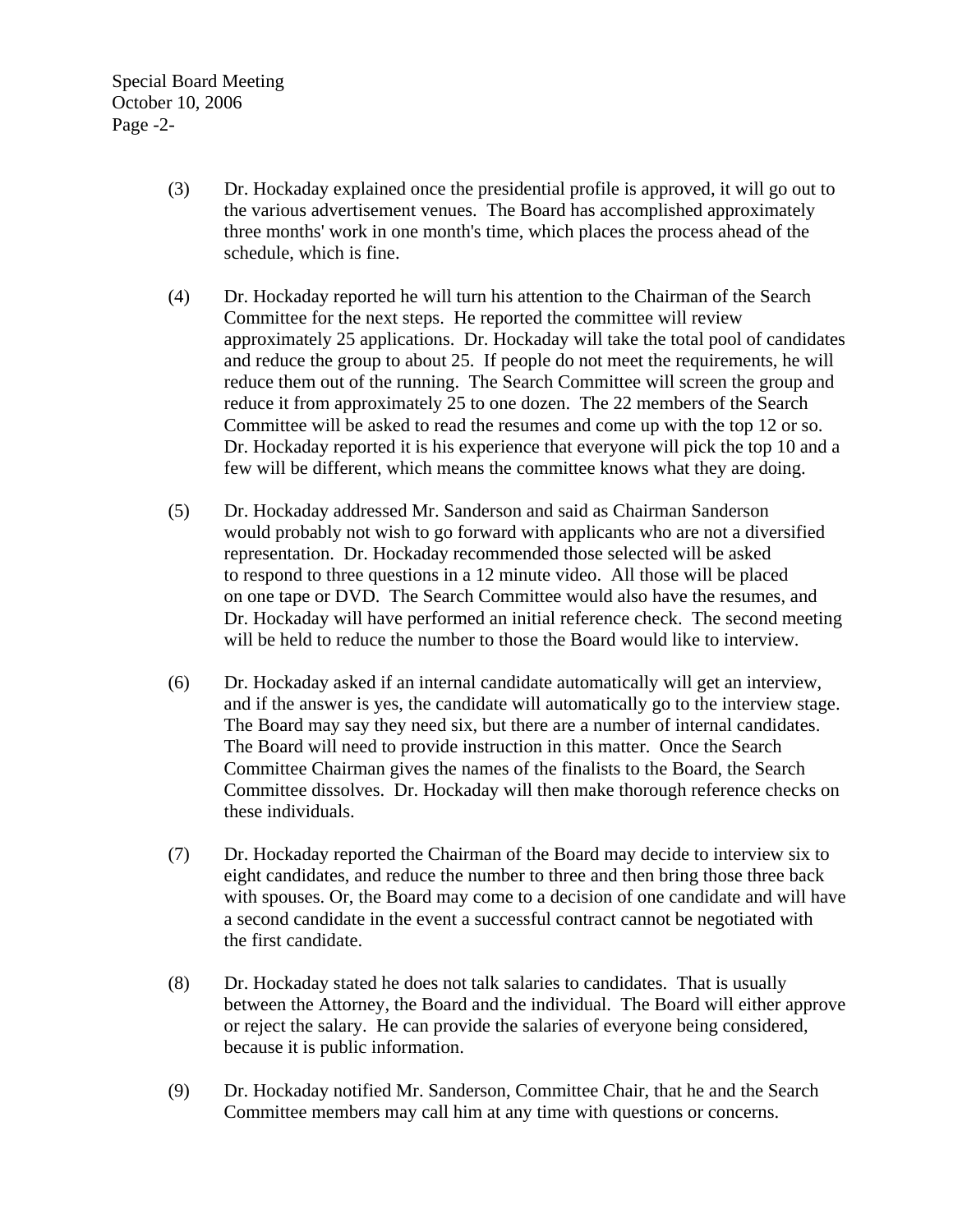Special Board Meeting October 10, 2006 Page -3-

#### **Questions/Answers**

(1) Mr. Matheny asked if the Board agreed on interviewing six candidates, could they reduce the number by reviewing the video and resumes.

*Dr. Hockaday responded they usually do. He further explained that he will do a small reference check of this part and will not do the major check until the number is reduced from six to three or so.* 

(2) Mr. Handley asked Dr. Hockaday if he does a more in depth check once the number of candidates is reduced.

*Dr. Hockaday responded yes, but said he doesn't do as thorough of a check until he knows they are serious candidates.* 

(3) Mr. Matheny asked Dr. Hockaday if he has used interactive interviews for the process.

*Dr. Hockaday said the Search Committee can do this if they choose, as well as a teleconference or interview, although they would be asked a certain set of questions, and would want to ask everyone the same questions, but the follow-up will be different.* 

(4) Mr. McCotter asked Dr. Hockaday where he would recommend the position be advertised.

 *Dr. Hockaday recommended the Community College Times and the Chronicle. Dr. Hockaday said sometimes it is good business to advertise locally, i.e. if you have a newspaper which supports the community college day after day. He mentioned advertising in the Black Issues publication as well.* 

 *Dr. Hockaday said that a brochure may be developed that could be sent to every college of education in the country and selected presidents, but when he can recruit candidates it is less necessary to do this. He reported there is at least one person he calls at each state who he can ask information regarding emerging leadership in higher education.* 

(5) Mr. Handley asked the Board what they would like to do for advertisement.

*Mr. Theriac felt the printed program would not be necessary. Dr. Hockaday felt it would not be necessary to prepare a program, plus it would be a large expense. If no one knew of BCC, it would be different, but BCC is well known. Mr. Handley reported for the last presidential search the college did not have a facilitator, therefore, a program was prepared.*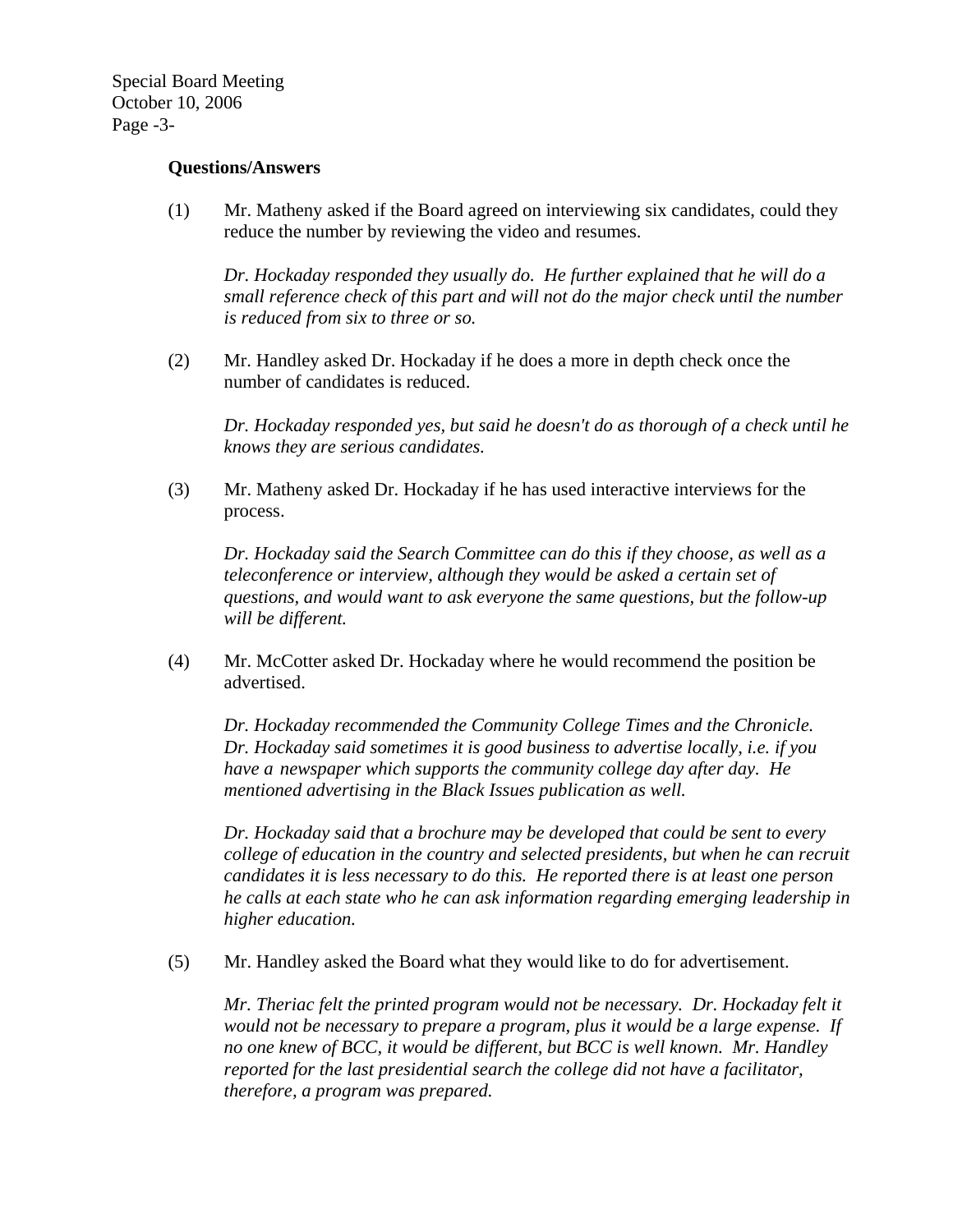*Letters will be sent to all the community colleges. Mr. Handley suggested placing information on the website. Dr. Hockaday said primarily the information should be placed in the Chronicle and the Community College Times.* 

(6) Mr. Handley asked if he would recommend advertising locally.

*Mr. Theriac asked if that is worthwhile. Mrs. Matta reported Community Relations can send out a short release at no cost to a number of publications. She will also send out a press release. Mrs. Wilson asked that the profile also be placed in a Hispanic higher education publication.* 

(7) Mr. Handley talked about the time line for accepting applications and asked Dr. Hockaday's input.

 *Dr. Hockaday said he adjusted the schedule as BCC is ahead of the calendar. The position can be advertised beginning October 27 in the Chronicle and then the Search Committee could do their work in December, or wait until January. The Board would then interview in February and the individual would be hired by March 15. Dr. Hockaday reported the notice will indicate that the Search Committee will begin looking at applications on December 1.* 

(8) Mr. Matheny asked where the applications should go.

*Dr. Hockaday said applications should come to the college.* 

(9) Mr. Matheny asked if the applications would then be public records.

*Dr. Hockaday responded yes and said for that reason individuals will apply by midnight of the last day.* 

# **Presidential Profile**

Mr. Handley discussed the presidential profile which was provided in draft form. Mr. McCotter felt the profile should include a bullet asking that the individual have a clear understanding of a virtual campus. Mr. Theriac supported this and mentioned the WBCC- TV/DT station, which would be included in the bullet pertaining to the requirement of a clear understanding of instructional and non-instructional technology.

Mrs. Martin was directed to add a new bullet stating "Exercise leadership and continued development of a virtual campus." Dr. Hockaday requested it be placed after the bullet containing, "…understanding leadership of instruction."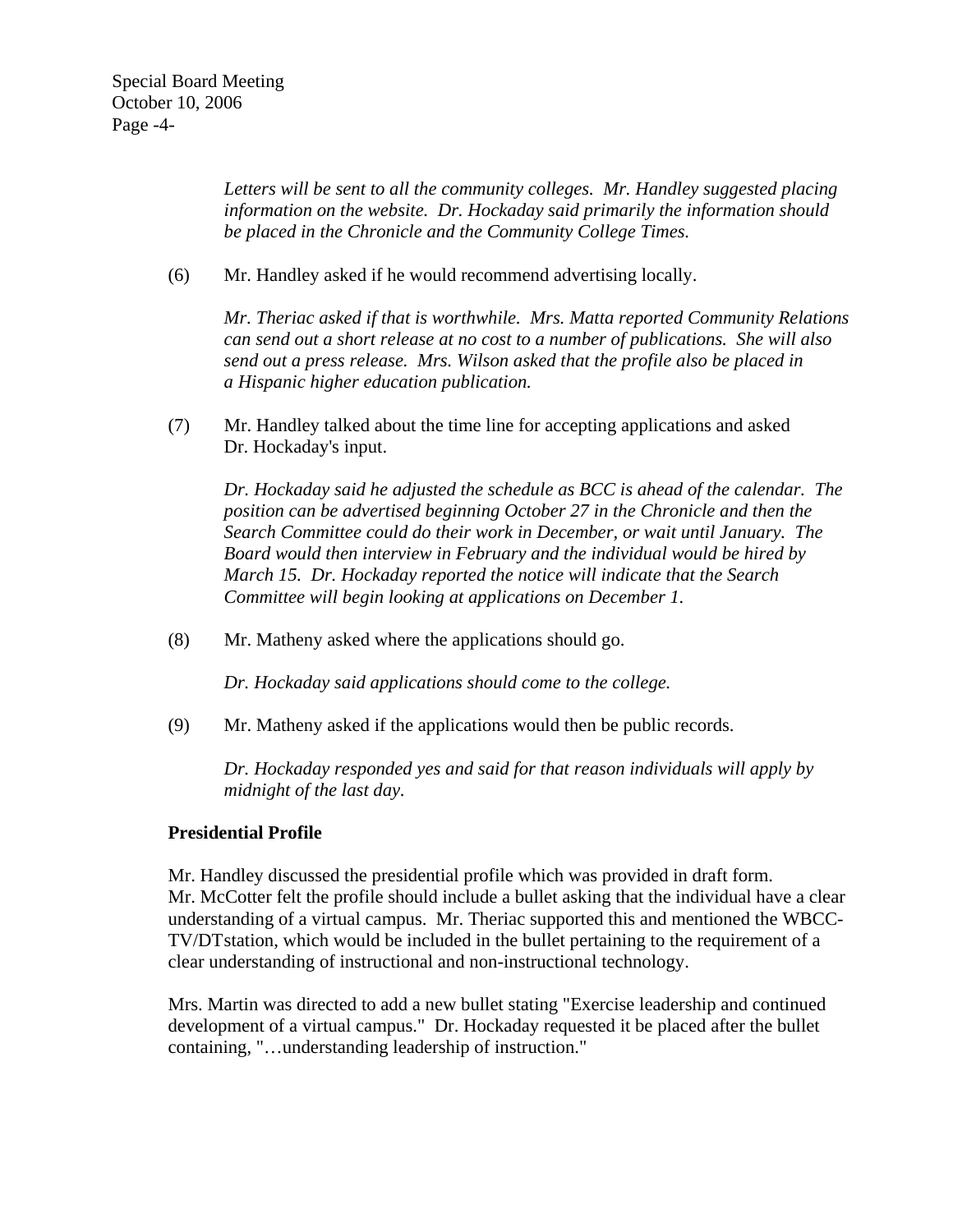Special Board Meeting October 10, 2006 Page -5-

#### **Internal Candidates**

Mr. Handley reported there will be at least two internal candidates and one potential applicant from a Florida university and asked how this should be handled. Mr. McCotter said it should be a fair process. Mr. Theriac said the individuals should be allowed to interview. Mr. Handley asked if the Board is saying that internal candidates automatically come to the Board. Mrs. Tsamoutales felt it would be a courtesy, but if the Board is going to do this, she would like to see the number at a minimum of six for outside candidates. Mr. Handley asked about the UCF candidate and if it the individual would receive special consideration. The Board agreed that this individual would be a normal candidate.

Dr. Hockaday reported there are a lot of colleges that interview all employees applying for positions at all levels. He indicated he was asking a question, rather than making a proposal.

Mr. Handley said the Board is open to having the Search Committee perform their job. Mrs. Wilson felt everyone should be treated equally.

Mr. Sanderson asked as the Search Committee evaluates candidates, would they include local candidates in their deliberations. Dr. Hockaday said if the local candidates meet the minimum requirements they would progress.

> *It was the consensus of the Board that internal candidates follow the same process as external candidates.*

Mr. Handley confirmed he would let the Search Committee know the Board would like no less than six candidates and no more than eight candidates to be brought forward. The verbiage was adjusted by the Board to, "Provide a list of candidates ideally between six and eight."

Mr. McCotter asked what would happen if there were only four. Mr. Sanderson said if there is a tremendous drop he would discuss the situation with the Board for guidance.

Dr. Hockaday reported if the Search Committee provides six names, the Board does not have to interview all six. They can look at what they have and can interview a different number. Mr. Matheny asked about ranking. If there is one top candidate the Board would like, they need to know who their second choice might be in case a successful contract cannot be negotiated with the first candidate.

Mr. Sanderson asked for guidance on how the Search Committee will perform the interviews to reduce the number to six. Dr. Hockaday said he would want to keep in mind profit versus money and the cost to bring down 12 candidates would be about \$15,000.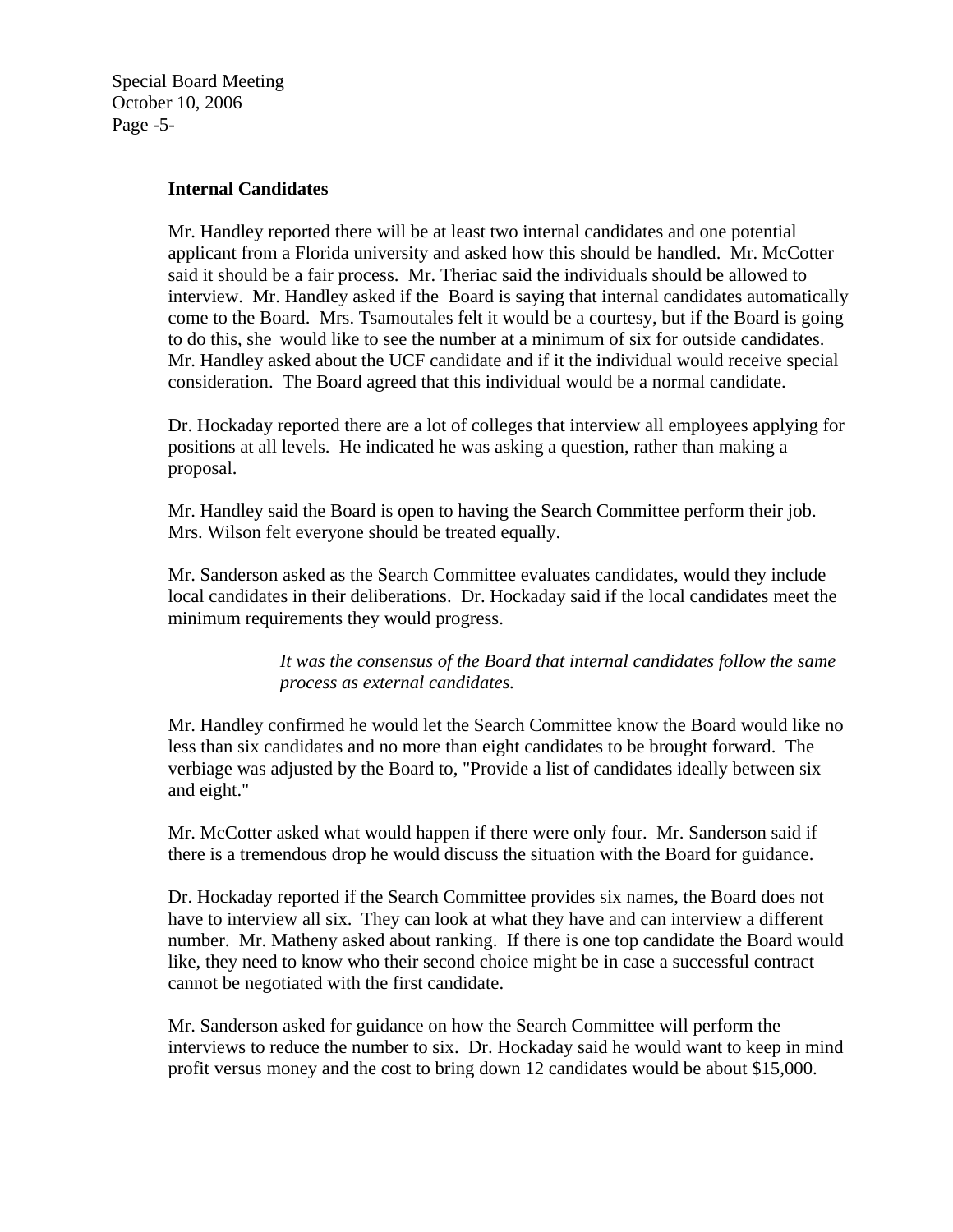Mr. Sanderson asked if it would be advisable once the Search Committee members received the list of candidates provided from Dr. Hockaday if the members contact a few. Dr. Hockaday responded no, but added once the number is reduced then they could call them. Mr. Handley reported the college has videoconferencing capabilities as an option when doing interviews.

Mr. Theriac asked what would happen if the Board decides to place the interim president in the list. Dr. Hockaday said he would be treated like all other candidates, per the Board.

Mr. Handley said he would plan to call the Search Committee to order and provide comments about the search to the Search Committee and will introduce Mr. Sanderson.

Dr. Hockaday reported the Search Committee will meet two times. There will be two work sessions -- a reduction to 12 candidates, and a later reduction to six or so.

Dr. Hockaday reported in Florida where things are in the Sunshine, the Search Committee may review applications in any way. The applications could be placed in three locations, or a copy of the applications may be provided to the members of the Search Committee.

The Search Committee will have 10 days to read the applications and then meet and reduce the number to 12.

Dr. Hockaday reported the applications will be delivered to the members of the Search Committee for review and the Board could also receive copies. Mr. Handley said the Board will not ask for all copies and will wait until the number is reduced to six or so.

Mr. Sanderson felt it would be good to have a structure. Dr. Hockaday stated the Chairman can set the dates for meetings.

Mr. Theriac asked if additional time would be warranted for review of the applications. Dr. Hockaday said that 14 days would be fine. The Search Committee meeting will be scheduled for January 22 or 23 to narrow the group to 12.

 *The Search Committee will have fourteen days from the time the applications are delivered to them on January 8 to review and come up with approximately 12 individuals. They will meet either January 22 or 23, based on the Board of Trustees' January schedule. They will meet again in mid-February to further reduce the number to approximately six to present to the Board.* 

Mrs. Matta asked how information could be provided to the media. Mr. Matheny confirmed the applications are public records. Dr. Hockaday said the moment the applications come to the college they are public records in Florida, so would be available upon request.

 **(The Board was dismissed for a brief break.)**